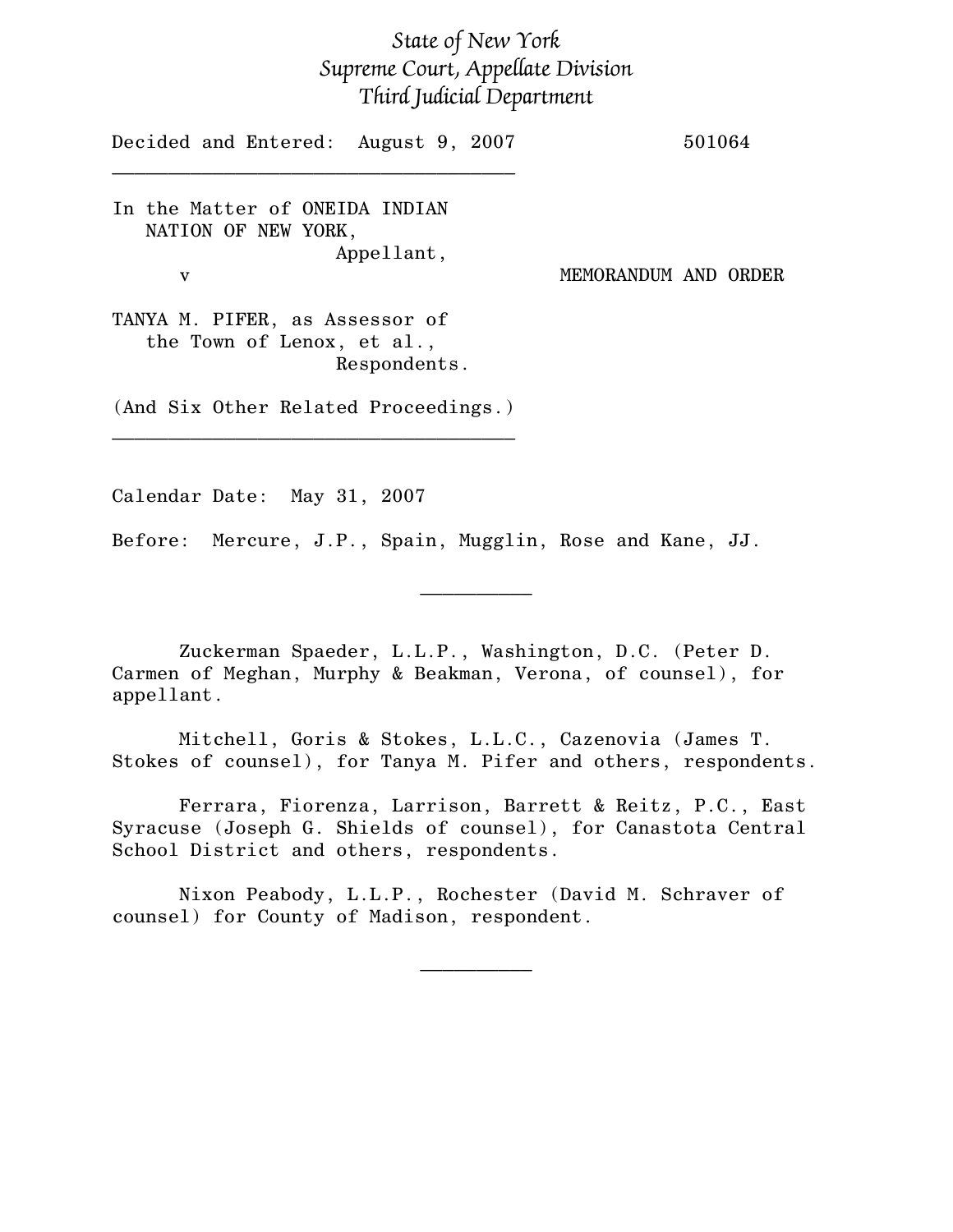## -2- 501064

Kane, J.

Appeal from an order of the Supreme Court (McDermott, J.), entered July 31, 2006 in Madison County, which, in seven combined proceedings pursuant to RPTL article 7 and/or CPLR article 78 and actions for declaratory judgment, denied petitioner's motion to discontinue, without prejudice, its challenges to tax assessments levied on properties in Madison County.

After the US Supreme Court held that petitioner was precluded from asserting its sovereign immunity as a defense to local taxation of property it recently purchased in the open market (City of Sherrill v Oneida Indian Nation of N.Y., 544 US 197 [2005]), respondent County of Madison maintained tax foreclosure proceedings against petitioner based on petitioner's failure to pay real property taxes to the County. Petitioner commenced a federal action seeking to enjoin the County from collecting delinquent taxes via foreclosure. At the same time, petitioner commenced these seven combined actions and proceedings to enjoin respondents from assessing and taxing petitioner's land, and seeking declarations that petitioner's land is exempt from taxation and has no taxable value. Respondents moved to dismiss these petitions on the merits.

Meanwhile, in the federal action, the US District Court for the Northern District of New York (Hurd, J.) granted petitioner a permanent injunction, holding that the remedy of foreclosure is not available as a means to collect property taxes against petitioner and, under state law, petitioner's land is exempt from taxation (Oneida Indian Nation of N.Y. v Madison County, 401 F Supp 2d 219, 232 [ND NY 2005]).<sup>1</sup> Following receipt of that decision, petitioner moved to discontinue the instant proceedings without prejudice (see CPLR 3217 [b]). Respondents opposed the motion to discontinue. Supreme Court denied petitioner's motion, prompting petitioner's appeal.

<sup>1</sup> The County filed a notice of appeal to the US Court of Appeals for the Second Circuit and we are informed that the case is expected to be argued this summer.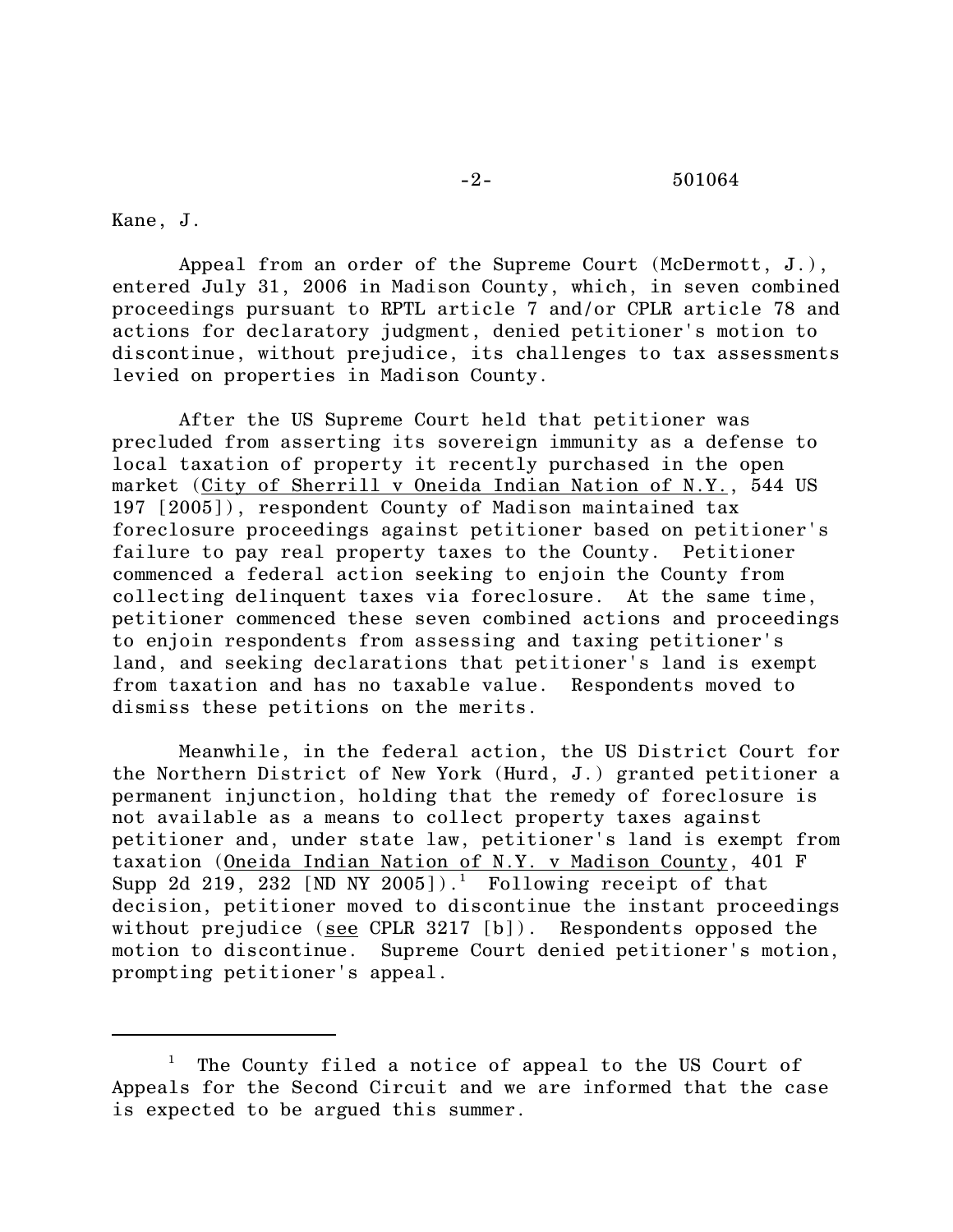## -3- 501064

The decision whether to grant or deny a motion for discontinuance lies within the sound discretion of the trial court (see Aison v Hudson Riv. Black Riv. Regulating Dist., 279 AD2d 754, 755 [2001]; Matter of Bronsky-Graff Orthodontics, 270 AD2d 792, 793 [2000]). In exercising this discretion, a court may consider any prejudice to the defendant, the presence of special circumstances and the public interest (see Tucker v Tucker, 55 NY2d 378, 383-384 [1982]; Winans v Winans, 124 NY 140, 145, 147-148 [1891]). Additionally, a party should not be permitted to discontinue an action/proceeding where the "evident motive" for the request is "simply to avoid an adverse decision on the merits" (Lui v Chinese-American Planning Council, 300 AD2d 80, 80 [2002]).

Here, petitioner commenced similar proceedings in federal and state court. Having received a favorable result in federal court, petitioner moved to discontinue these proceedings without prejudice while respondents' motion to dismiss was pending, in an apparent attempt to prevent an adverse decision on the merits. Public policy favors a resolution of these issues, especially considering that the federal decision is being appealed and therefore remains uncertain, petitioner has been involved in litigation with respondents and other municipalities over similar issues for several years and, while the statute of limitations would bar petitioner from bringing another challenge to tax assessments for the year 2005, the underlying legal issues are likely to recur in future years (cf. Lundin v Mittelman, 115 NYS2d 775, 776 [1952], appeal dismissed 281 App Div 894 [1953]).

Contrary to petitioner's argument that respondents cannot show prejudice because the federal court decision binds them on the merits of this case through collateral estoppel, the issues raised are primarily questions of law "to which collateral estoppel is inapplicable" (Brown v State of New York, 9 AD3d 23, 27 n 2 [2004]). Additionally, the issues raised here require interpretation of state statutes. Federal court rulings on issues of state law are not binding on state courts (see Matter of 1616 Second Ave. Rest. v New York State Liq. Auth., 75 NY2d 158, 165 [1990]; Merrill Lynch, Pierce, Fenner & Smith v McLeod, 208 AD2d 81, 83 [1995]; Marsich v Eastman Kodak Co., 244 App Div 295, 296 [1935], affd 269 NY 621 [1936]; see also Rufino v United